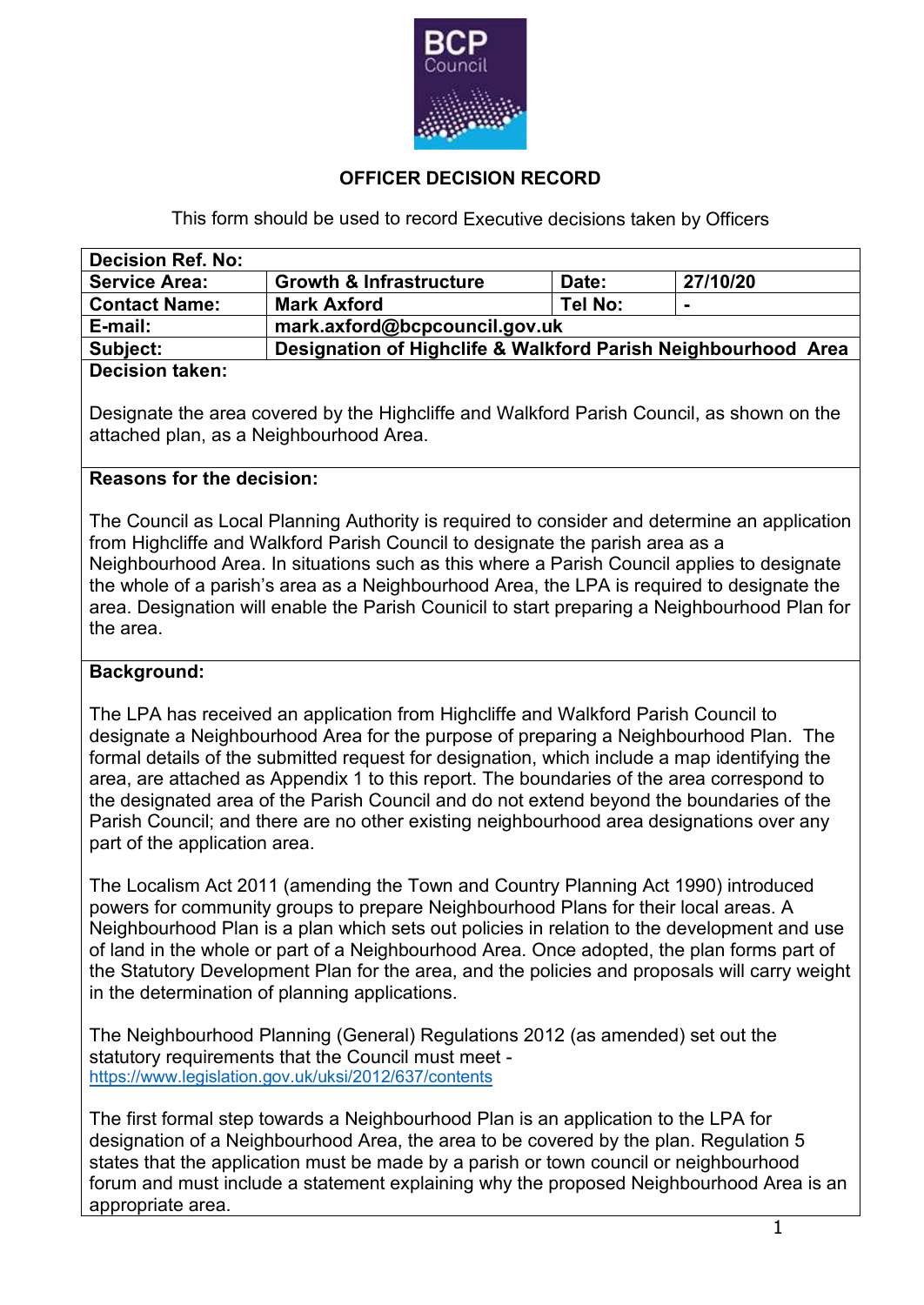The LPA must make a decision by excercising the powers in Regulation 5A to determine the designation of the area. Under amendments to the regulations enacted by the [Neighbourhood Planning \(General\) and Development Management Procedure \(Amendment\)](https://www.legislation.gov.uk/uksi/2016/873/contents/made)  [Regulations 2016](https://www.legislation.gov.uk/uksi/2016/873/contents/made) , where the LPA receives an area application from a parish council to designate the whole of the parish's area, the LPA must designate the specified area as a Neighbourhood Area and the requirement for publicity is not applied. The LPA has no discretion in the matter.

In accordance with the Town and Country Planning Act 1990 section 61(H) the LPA must consider whether they should designate the area concerned as a 'business area'. In this instance it is not considered appropriate to designate the area as a 'business area' because the area in question is principally residential in nature, it is not considered that the area is wholley or predominantly business in nature.

There is no prescribed time period within which the LPA must make a decision on designation of an area where there is no publicity required, but it would seem appropriate that a decision is made as soon as possible after receipt of application.

Regulations on publicising the designation of a Neighbourhood Area (Regulation 7) require that as soon as possible after designating a Neighbourhood Area, the LPA must publish on their website "and in such other manner as they consider is likely to bring the designation to the attention of people who live, work or carry out business in the neighbourhood area" the name of the Neighbourhood Area, a map which identifies the area and the name of the body who applied for the designation.

The Parish Council are about to start their Neighbourhood Plan process, and planning officers will offer support in this wherever possible. At this stage however, the decision to undertake a Neighbourhood Plan should be welcomed, and the Council is encouraged to support the process by designating the Neighbourhood Area.

### **Consultations undertaken:**

### **Consultation:**

.

The amended regulations do not require the LPA to consult on an application from a Parish Council to designate the whole of the Parish's area. The application to designate the Neighbourhood Area was submitted by Councillor Brooks on behalf of the Parish Council.

The following officers are being consulted:

Chief Finance Officer -see financial implications Monitoring Officer (Legal) – see legal implications

Legal Officers were consulted in respect of the appropriate Council decision making process for such an application and gave advice accordingly.

**Note:** It is the responsibility of the 'Responsible Officer' – that is the Officer making the decision – to obtain the comments and signature of the Chief Finance Officer and Monitoring Officer **before** taking the decision and then send the completed record of the decision to Democratic Services for publication.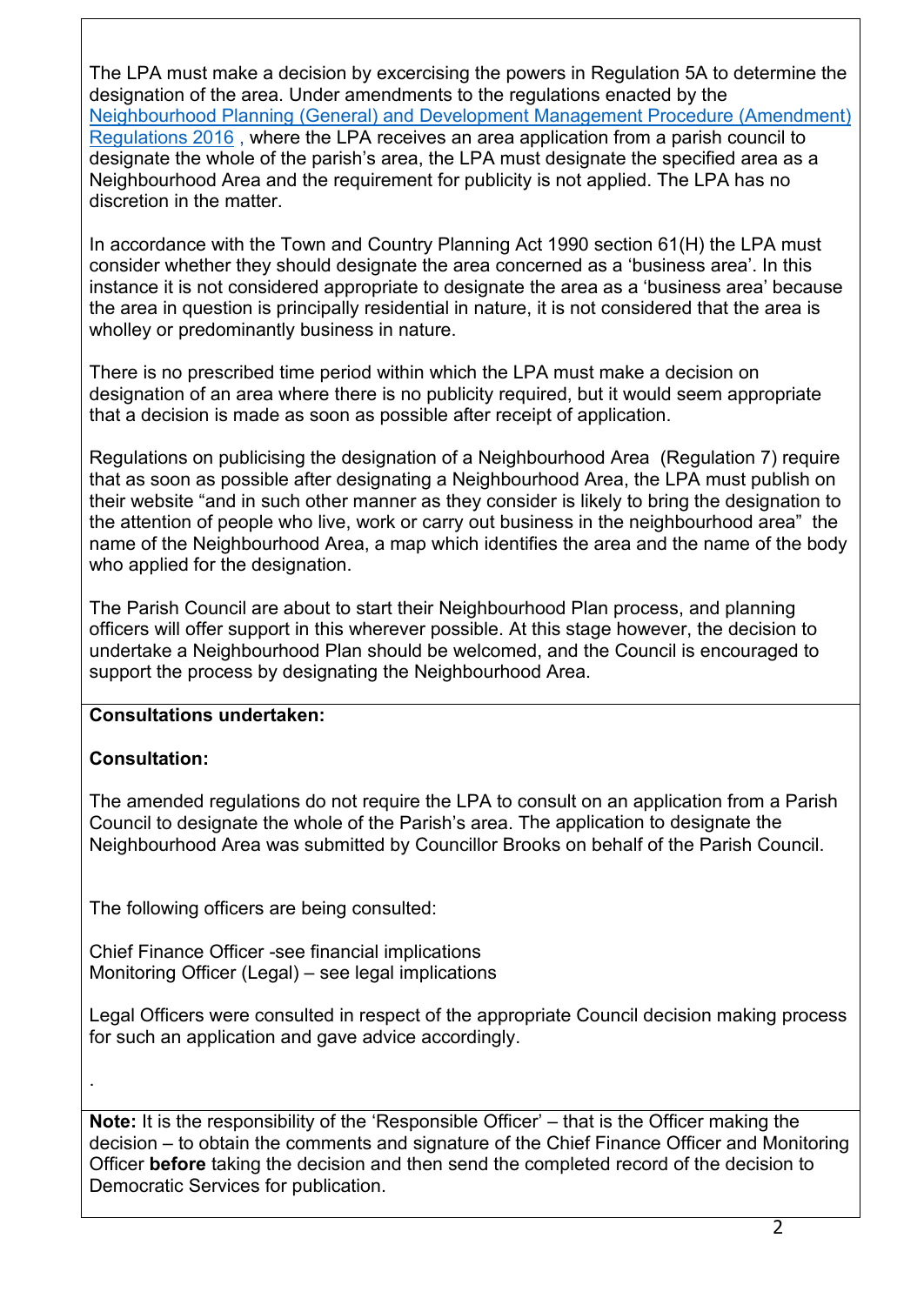## **Finance and Resourcing Implications:**

## **Staff Time**

As part of its statutory duty to support the community in neighbourhood planning there will be implications for officer time within the Planning Service. This will include, for example, attending meetings, providing mapping and giving advice on Local Plan policies and the neighbourhood planning process. This is covered within existing budgets.

## **Costs**

The most significant costs to the LPA will be towards the end of the neighbourhood planning process when it is required to pay for an examination and referendum. Although the LPA can claim £20,000 towards the costs, this may not cover the total cost. It may be possible for the cost to be reduced if the referendum coincides with an election.

## **Funding available from central government**

LPA's can claim funding from central government to help towards additional costs.

- £5,000 for the first 5 neighbourhood forums and neighbourhood areas they designate. However the limit of 5 has already been reached for BCP Council.
- £20,000 when they issue a decision statement detailing their intention to send the plan to referendum This is not subject to a limit on number of claims per authority.

The following link provides details of funding the LPA can access; [https://assets.publishing.service.gov.uk/government/uploads/system/uploads/attachment\\_da](https://assets.publishing.service.gov.uk/government/uploads/system/uploads/attachment_data/file/923286/200622_2020-21_Chief_Planners_Letter_NP_grant.pdf) [ta/file/923286/200622\\_2020-21\\_Chief\\_Planners\\_Letter\\_NP\\_grant.pdf](https://assets.publishing.service.gov.uk/government/uploads/system/uploads/attachment_data/file/923286/200622_2020-21_Chief_Planners_Letter_NP_grant.pdf)

| <b>Name: Adam Richens</b><br>Redacted                                                                                                                                                                                                                                                                                                                             | Date: 28.10.20        |  |  |  |  |
|-------------------------------------------------------------------------------------------------------------------------------------------------------------------------------------------------------------------------------------------------------------------------------------------------------------------------------------------------------------------|-----------------------|--|--|--|--|
| <b>Signature (of Chief Finance Officer):</b>                                                                                                                                                                                                                                                                                                                      |                       |  |  |  |  |
| <b>Legal Implications:</b>                                                                                                                                                                                                                                                                                                                                        |                       |  |  |  |  |
| None, save to the extend as already identified elsewhere in this decision record.                                                                                                                                                                                                                                                                                 |                       |  |  |  |  |
| <b>Name: Susan Zeiss</b>                                                                                                                                                                                                                                                                                                                                          | Date: 1 December 2020 |  |  |  |  |
| <b>Signature (of Monitoring Officer):</b><br>Redacted                                                                                                                                                                                                                                                                                                             |                       |  |  |  |  |
| <b>Risk Assessment:</b>                                                                                                                                                                                                                                                                                                                                           |                       |  |  |  |  |
| A neighbourhood group may have particular expectations regarding the amount of<br>$\bullet$<br>officer time / Council support available which could lead to pressure on existing staff<br>resources.<br>A neighbourhood group may fail to represent the needs and views of its members as<br>a whole although a plans adoption is subject to a public referendum. |                       |  |  |  |  |
|                                                                                                                                                                                                                                                                                                                                                                   |                       |  |  |  |  |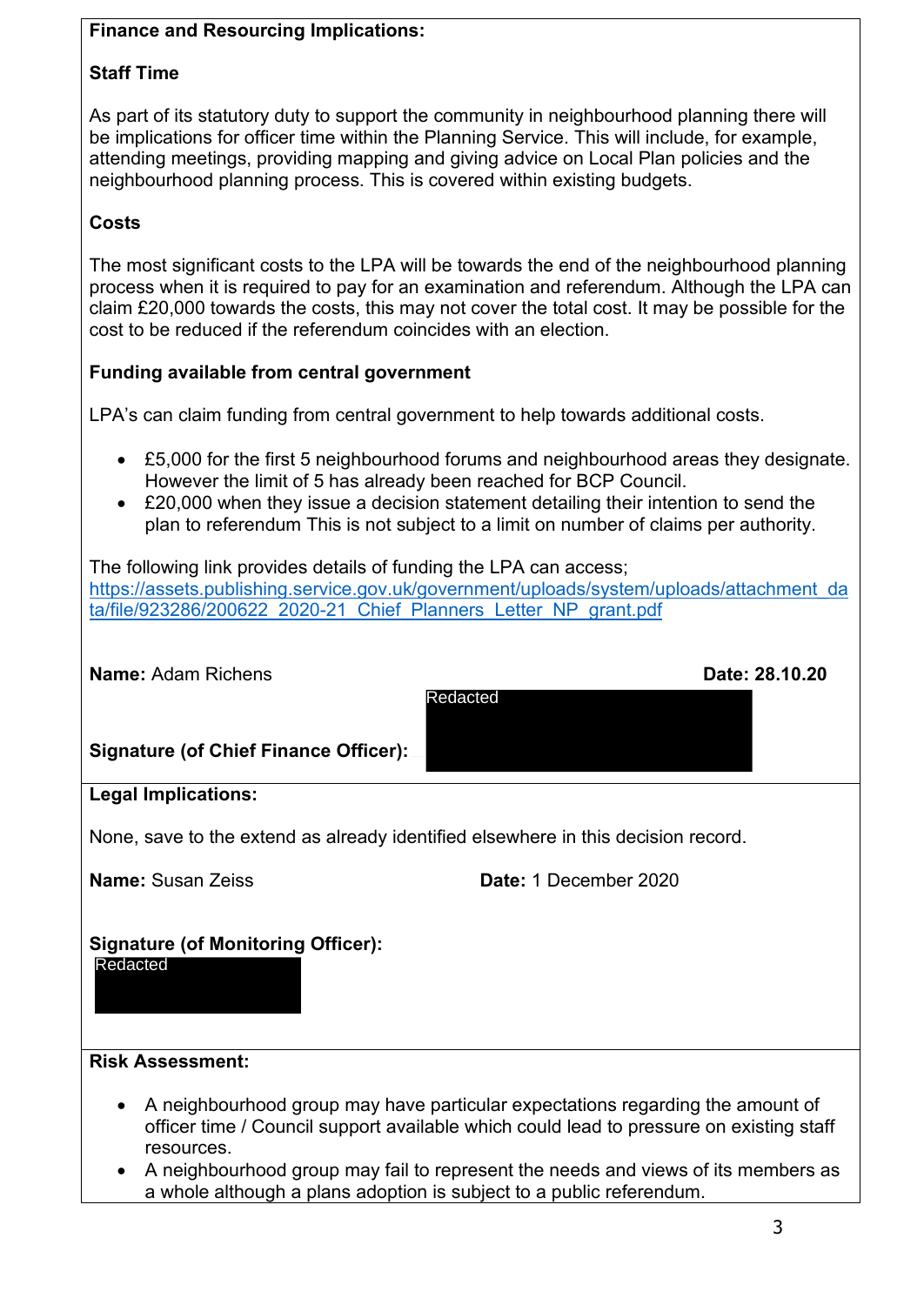- The intention of neighbourhood planning is to give local people a greater say over development in their area. This may sometimes differ from the Council's plans, strategies or priorities.
- A Neighbourhood Plan may fail to be completed and adopted so there is a risk that officer time spent supporting the community will be abortive

### **Name: Mark Axford Date: 27/10/20**

## **Signature (of Officer Completing Assessment):** *M. Axford*

#### **Impact Assessments:**

There are 5 basic conditions set in legislation which a Neighbourhood Plan must comply with. These include:-

- Contributes to sustainable development
- Does not breach the requirements of Chapter 8 of Part 6 of the Conservation of Habitats and Species Regulations 2017
- The Plan must also not breach and otherwise be compatible with Human Rights requirements

It is not considered necessary to undertake an EINA and EIA in making a decision to designate a Neighbourhood Area. The issues assessed in both these impact assessments are required to be considered as part of the Neighbourhood Planning processs.

## **Information for publication / not for publication**

Information for publication because is of public interest and the Regulations require the Council to publish the decision on designating a Neighbourhood Area – see above.

## **Background Papers**

• Planning Policy Guidance on Neighbourhood Planning <https://www.gov.uk/guidance/neighbourhood-planning--2>

| Any declaration of interest by the Officer                                                                        |                           | Nature of Interest |                           |  |  |
|-------------------------------------------------------------------------------------------------------------------|---------------------------|--------------------|---------------------------|--|--|
| responsible for the decision                                                                                      |                           |                    |                           |  |  |
| No.                                                                                                               |                           |                    |                           |  |  |
|                                                                                                                   |                           |                    |                           |  |  |
| Note: No Officer having an personal financial interest in any matter should take a decision                       |                           |                    |                           |  |  |
| on that matter. Other interests of a non-disqualifying matter should be recorded here.                            |                           |                    |                           |  |  |
| Any conflict of interest                                                                                          | Name of Cabinet           | Nature of          | Details of any            |  |  |
| declared by a Cabinet                                                                                             | Member                    | interest           | dispensation              |  |  |
| Member who is                                                                                                     |                           |                    | granted by the            |  |  |
| consulted by the Officer                                                                                          |                           |                    | <b>Monitoring Officer</b> |  |  |
| taking the decision                                                                                               |                           |                    |                           |  |  |
| No.                                                                                                               | <b>Councillor Phillip</b> |                    |                           |  |  |
|                                                                                                                   |                           |                    |                           |  |  |
|                                                                                                                   |                           |                    |                           |  |  |
|                                                                                                                   |                           |                    |                           |  |  |
|                                                                                                                   |                           |                    |                           |  |  |
|                                                                                                                   |                           |                    |                           |  |  |
|                                                                                                                   |                           |                    |                           |  |  |
| <b>Broadhead</b><br>Decision taken by: Julian McLaughlin Service Director Growth and infrastructure<br>Signature: |                           |                    |                           |  |  |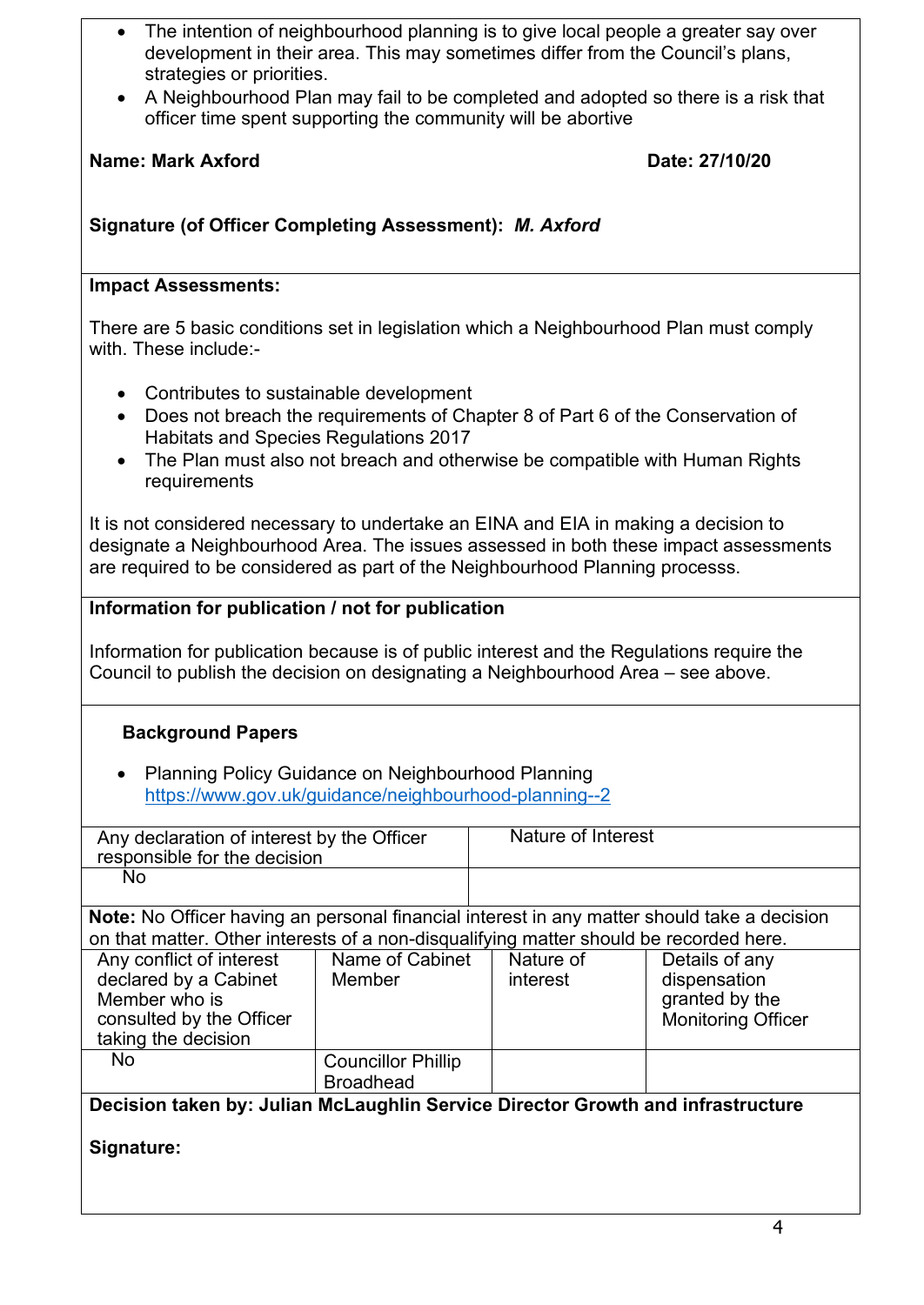

 **Note: A record of this decision should be kept by the Service Area within which the decision falls.**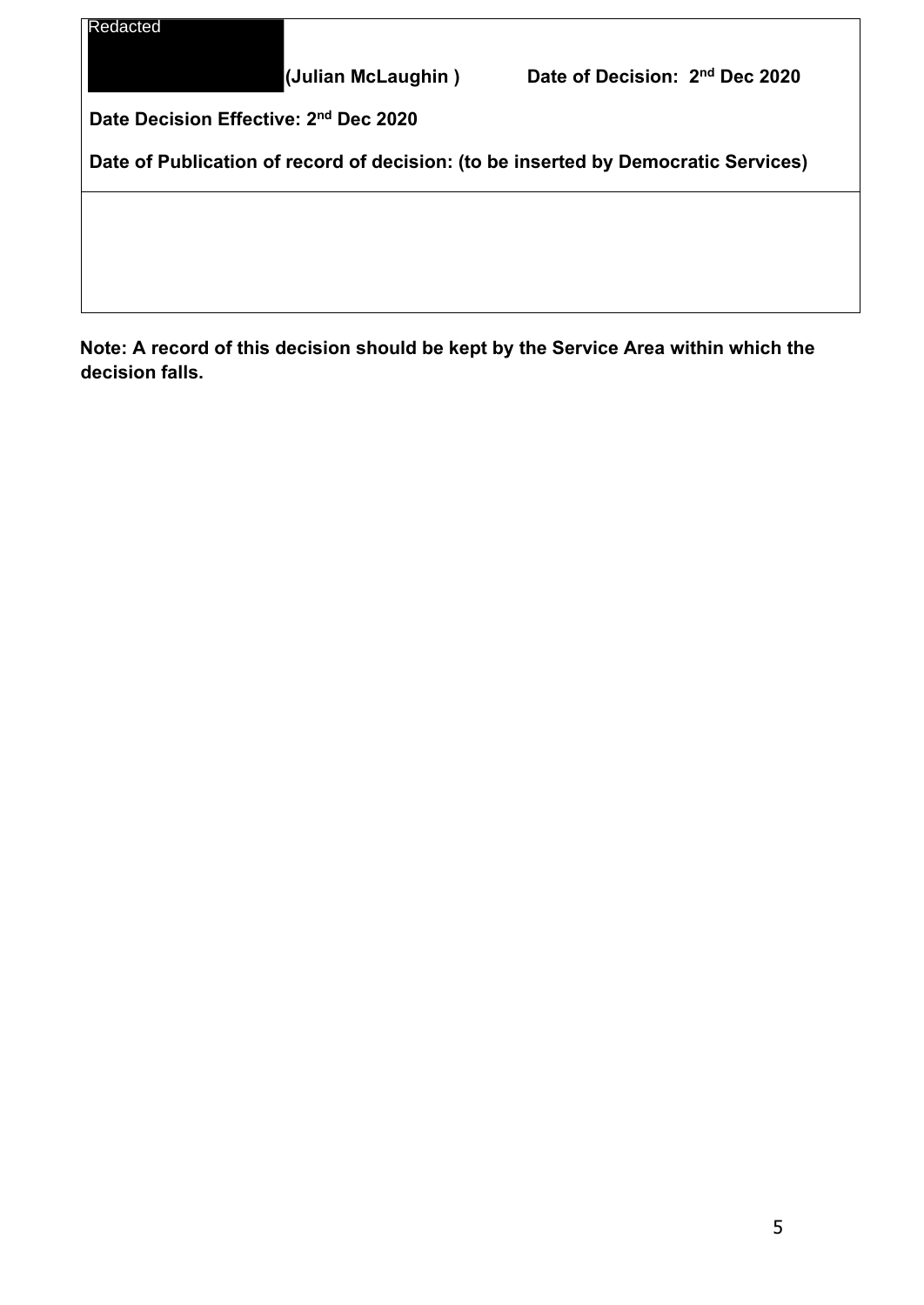# **Appendix 1: Application for the Designation of the Highcliffe and Walkford Neighbourhood Plan Area**

**Submitted on behalf of the Highcliffe & Walkford Parish Council**

#### **The Neighbourhood Planning (General) Regulations 2012**

This Application to BCP Council is for the designation of a neighbourhood area by Highcliffe & Walkford Parish Council for the purpose of the preparation of a Neighbourhood Plan for the Parish of Highcliffe & Walkford, in accordance with paragraph 5 of the above Regulations.

#### **Map identifying the area to which the area application relates**

Map with boundaries of the area which correspond to the designated area of the Parish Council is shown on the following page.

#### **Statement explaining why this area is considered appropriate to be designated as a neighbourhood area.**

The Parish Council came into being on the 31<sup>st</sup> March 2019 in accordance with Christchurch Borough Council's approval and direction.

Having regard to the Localism Act 2011 the Parish Council have agreed to uses its powers to prepare a Neighbourhood Plan in order to shape the future of the Parish area. The Plan is being prepared by the Parish Council on behalf of its residents and will set down planning policies to assist the determination of Planning Applications in the area.

## **Statement that the organisation or body making the area application is a relevant body for the purposes of section 61G of the 1990 Act.**

The Highcliffe & Walkford Parish Council is a relevant body in accordance with the Town and Country Planning **Act 1990, Section 61G**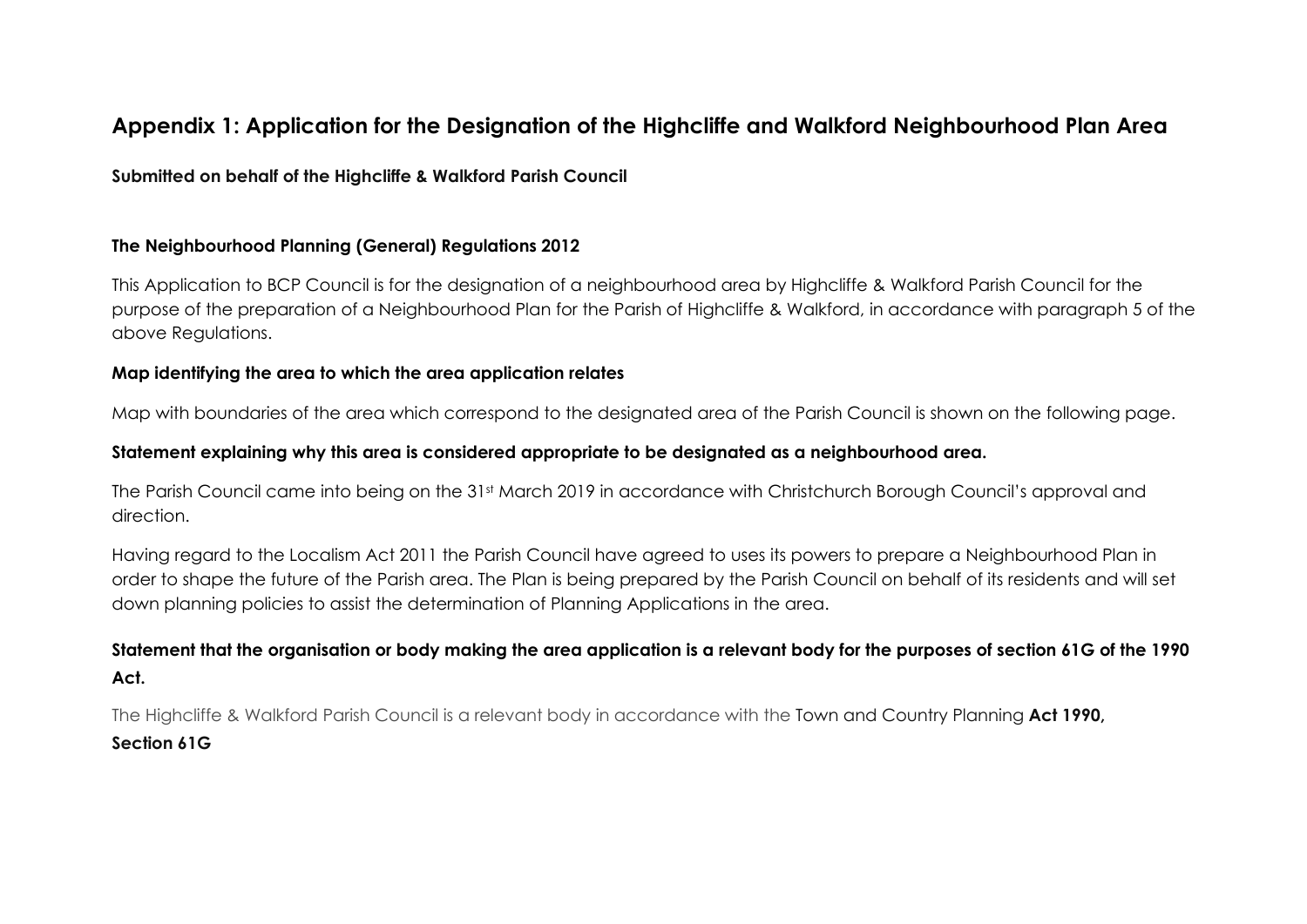

Parish Councillor Nigel Brooks [Nigel.Brooks@bcpcouncil.gov.uk](mailto:Nigel.Brooks@bcpcouncil.gov.uk)  Old School House 254 Lymington Road Highcliffe Dorset BH23 5ET

21th September 2020